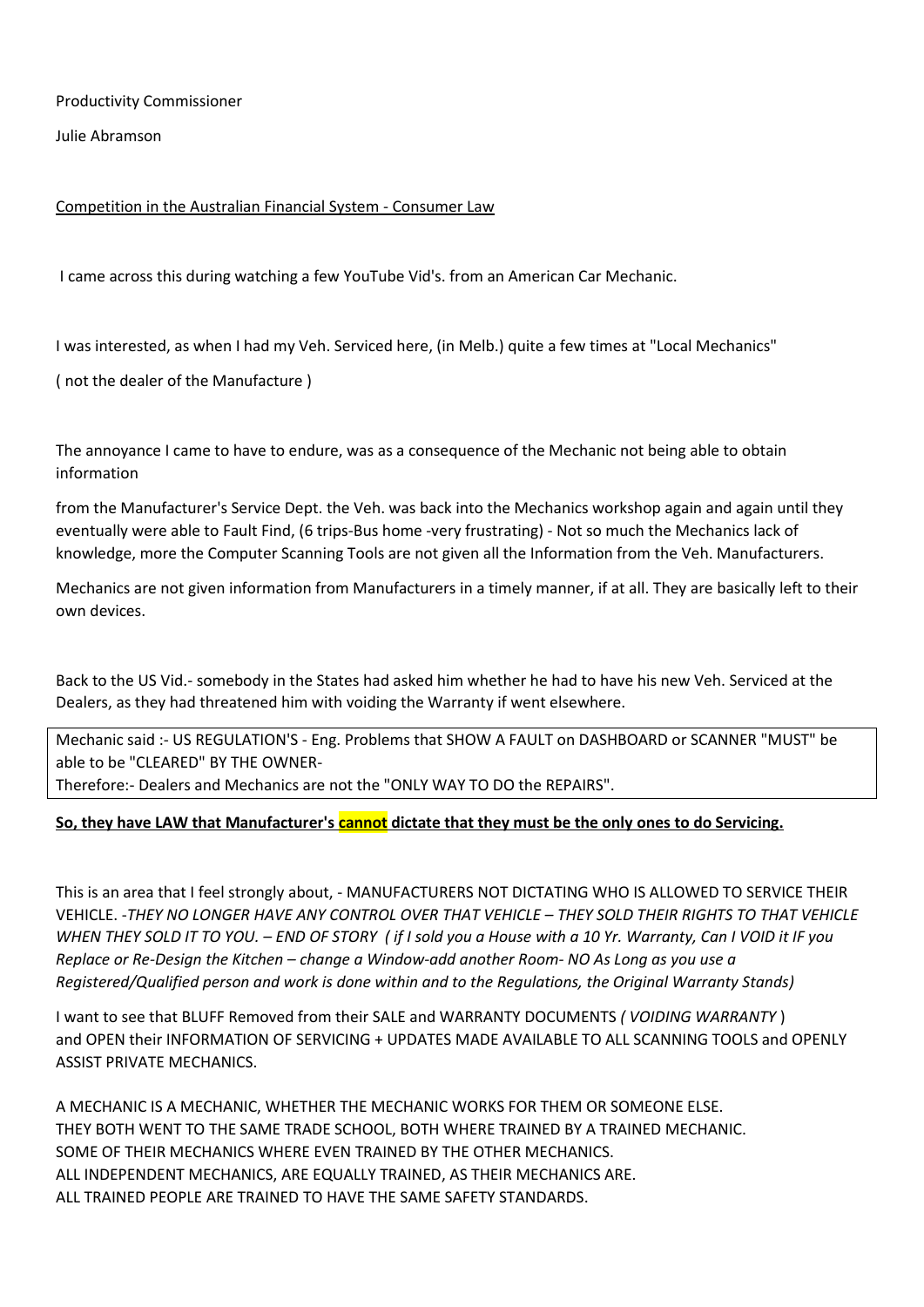Unfortunately, I'm "Elderly" enough to 'example' products from the 50's - 60's.

At that time, we had Australian Made - and expensive.

25 yr's. was the acceptable length of time for a FRIDGE / TV / IRON / KETTLE / RADIO to last.

Because they were expensive, we expected them to last, generally they did. (and did we complain when they didn't)

During the 70's a transition occurred, Money was prevalent, people were saying I want a more Modern Product, bought the new product, and gave away the perfectly good Product to others that were not that well off, or were new to the Country, and needed some of these items for a short time, until they were more financially viable.

As money was still relatively easy to receive, people here were eager to update, (maybe to keep up with the jones's - New Product New Product New Product )

By the 80's Manufacture's Markets altered to Engage this - they all vied for a large slice of the market.

Markets became you bew't - good looking - low cost.

after 20 years everything made in third world country's - Now its all Plug/Play (that is component parts that have electrical circuit plugs on each component- for ease of replacement-now just throw away the worn/malfunctioned part) ( 10 years is the Australian legal requirement to hold Vehicle Parts-manufacturer's then dump those excess parts into landfill as they need to free up warehouse space for newer products - sometimes we may get lucky if there is enough parts left of a popular mod. to be on sold, through a third party to hold and retail with manufacturer's help with redirecting parts phone no's so as that third party can gain that income source - But that will be at the Buyer's Expense-I mean "Expense" (I found myself in that position with a Refrigerator, was around 13 years old, GREAT FRIDGE-2Dr.UPRIGHT FREEZER - just wanted to replace some Cracked Plastic parts (Handle/Crisper/a Rack Pin/Brckt./sml.Plstc. Shelf ))

Parts were now through a Third Party-luckily just up on the Hwy. - 5 mins. drive.

but prices were exorbitant.

Was same in the late 90's - Main Plastic part for a Vac. (cracked)-Price was half a new Vac.

Had 2 Vac's. - same manufacturer, same Unit, Different Model, - WHICH MEANT-DIFFERANT FITTINGS, EVEN THE HOSE.

NONE OF THOSE COMPONENTS INTERCHANGED.

I would like to see manufacturers forced to KEEP SAME FITTING END ON THE NEW MODELS so as PREVIOUS FITTINGS CAN BE UTILISED.

Yes, they should be Obliged to take back their used Product. ( many have parts that are dangerous to environment )

The biggest problem is - that there are Too many Manufacturer's w./Too many DIFFERENT MODELS THAT are REPLACED TOO OFTEN. I think they do this to gain a larger market share.

NONE OF THEM WILL MAKE A PART, 'ON PURPOSE', THAT WILL EITHER, SWAP INTO THEIR NEXT MODEL, OR BE ANYWHERE REMOTELY THE SAME AS A COMPETITOR -

Laws in all country's would need to force them (manufacturer's) to make UNIVERSAL COMPONENTS (THE SAME SIZES-SAME FIXING BRKT'S/SAME BOLT/SCREW HOLES FOR ITEMS LIKE THE FRIDGE/OVEN FANS - ALSO OVEN HEATING ELEMENTS FOR ALL MODELS + MAKES. - For the Most Common Replaced/Repaired Components